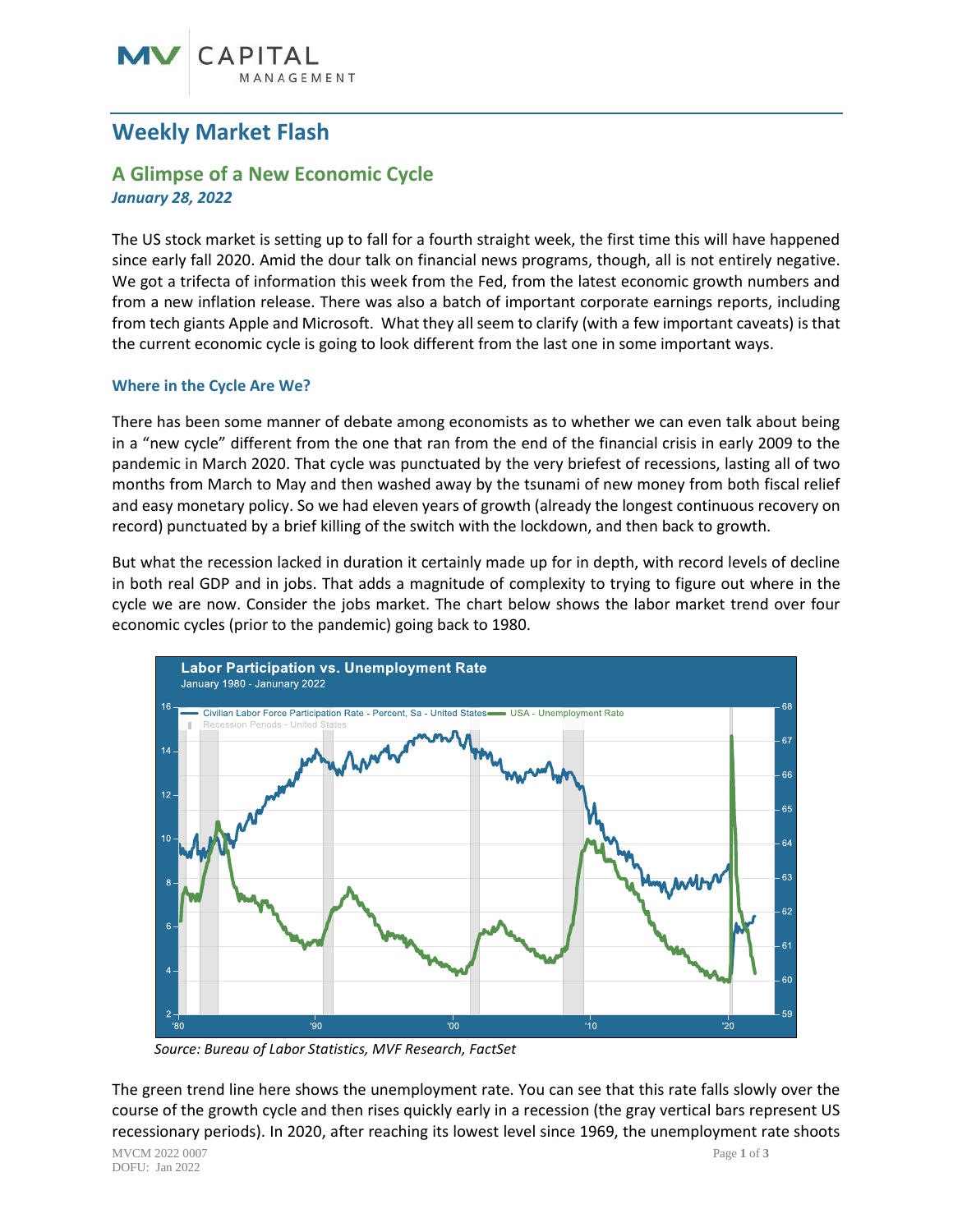

up to over 14 percent at the beginning of the lockdown – the highest rate since the Great Depression – and then within the space of just one and a half years falls back almost to that February 2020 low. Looking at that chart, one could almost make the case for just ignoring the distortions of the lockdown, and saying that we are just in the same growth cycle that began in 2009, just a little closer to the end.

#### **More Growth, Less Fed**

What we got from this week's information feed, though, was some reasonably convincing evidence against that assumption. Let's start with the Fed. First of all, let's remember that much of that long growth period of the 2010s was driven by the energetic injection of money into the economy via the Fed's series of quantitative easing programs and the maintaining of historically low interest rates. Growth in this environment was also below historical trends, and so was inflation. Because inflation was so persistently low, the Fed could pivot back to an easy money stance when asset market disruptions made it nervous – this happened at the beginning of 2016 and again at the beginning of 2019.

There was a different Fed on display at the press conference following the FOMC meeting this past Wednesday. Fed chair Powell made it clear time and again that fighting inflation was the number one task at hand, that labor market conditions suggested we were more or less already at full employment, and that stock market disruptions (this was a direct question posed by a couple reporters in attendance) would not be diverting attention from the challenges in the real economy – yes, Powell did use that particular phrase to contrast the world of goods and people with that of meme stocks and bitcoin.

The day after the FOMC press conference came news of the highest rate of annual economic growth in a couple generations, surpassing the already-elevated expectations. That rate of growth is very unlikely to continue into 2022, but it is not unreasonable to expect that the trend will resume to higher levels than was the norm in the 2009-20 period. Consumer demand remains high. Consumer confidence was another macro data point that came in this week, and it was also higher than the consensus forecast. The outlook for corporate earnings is in the high-single digit to low-double digit range.

#### **More Inflation, But Manageable**

Finally the Personal Consumption Expenditures index, the Fed's preferred inflation gauge, reported headline inflation of 5.8 percent last month (year-on-year) and 4.9 percent core (ex food and energy) inflation, both in line with forecasts. There is some evidence that supply chain hiccups are starting to settle down. There is, so far, less evidence that available jobs are going to start filling up any quicker than they have been. If you go back to that chart above you will see that the labor force participation rate (the blue trend line), while up a bit from its pandemic low, is well below where it was before. There are reasons for this that have to do both with current pandemic-related conditions and with more structural demographic changes. The net effect is that the labor market is likely to be one factor that continues to exert upward pressure on inflation. Rather than that gradual decline towards full employment seen in previous cycles, this time the unemployment rate could just move along sideways in the low-three percent range for a good part of the remainder of this cycle.

And how long will this cycle continue? Anyone who says they know the answer to this is kidding themselves (and you). But for the time being, organic growth with less Fed intervention and higher but still manageable inflation is far from the worst scenario we could envision. It's a good time to tune out the noise of intraday volatility and stay focused on the higher-quality segments of the market we think have a better chance at doing well.

MVCM 2022 0007 Page **2** of **3** *Masood Vojdani Katrina Lamb, CFA President & CEO Head of Investment Strategy & Research*

DOFU: Jan 2022